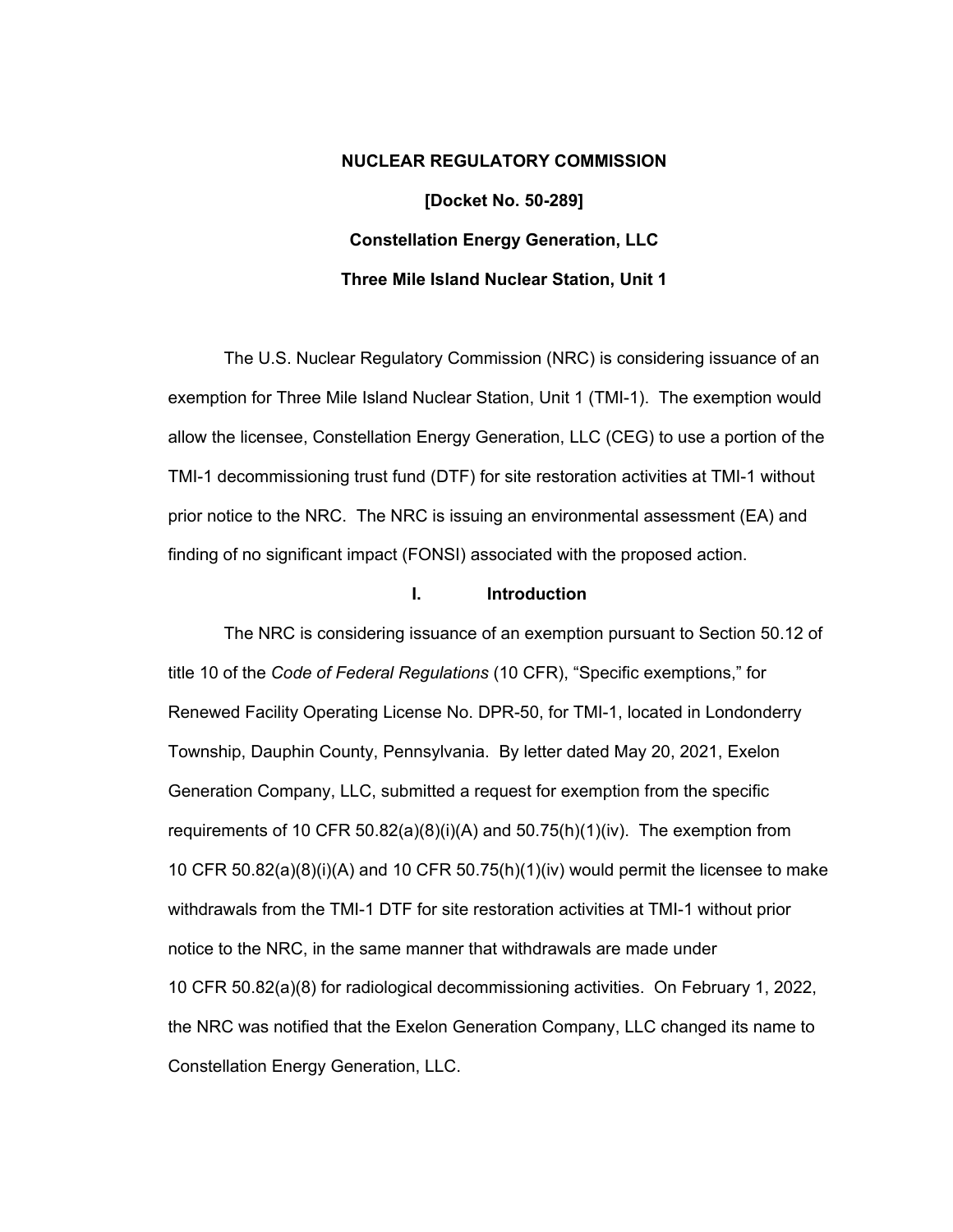In accordance with 10 CFR 51.21, the NRC has prepared an EA that analyzes the environmental effects of the proposed action. Based on the results of this EA, and in accordance with 10 CFR 51.31(a), the NRC has determined not to prepare an environmental impact statement (EIS) for the proposed licensing action and is issuing a FONSI.

# **II. Environmental Assessment.**

# *Description of the Proposed Action*

As described in the licensee's application dated May 20, 2021, the proposed action would partially exempt CEG from the requirements set forth in 10 CFR 50.82(a)(8)(i)(A) and 10 CFR 50.75(h)(1)(iv). Specifically, the proposed action would allow CEG to use funds from the DTF for site restoration activities not associated with radiological decommissioning activities and would exempt CEG from meeting the requirement for prior notification to the NRC for these activities.

### *Need for the Proposed Action*

By letter dated June 20, 2017, Exelon certified to the NRC that it had decided to permanently cease power operations at TMI-1 on or about September 30, 2019. Exelon permanently ceased power operations at TMI-1 on September 20, 2019, and certified all fuel is removed from the reactor core on September 26, 2019. On April 5, 2019, pursuant to 10 CFR 50.82(a)(4)(i), Exelon submitted the post-shutdown decommissioning activities report for TMI-1.

As required by 10 CFR 50.82(a)(8)(i)(A), decommissioning trust funds may be used by CEG, the current licensee, if the withdrawals are for legitimate decommissioning activity expenses, consistent with the definition of decommissioning in 10 CFR 50.2. This definition addresses radiological decontamination and does not include activities associated with spent fuel management or site restoration. The requirements of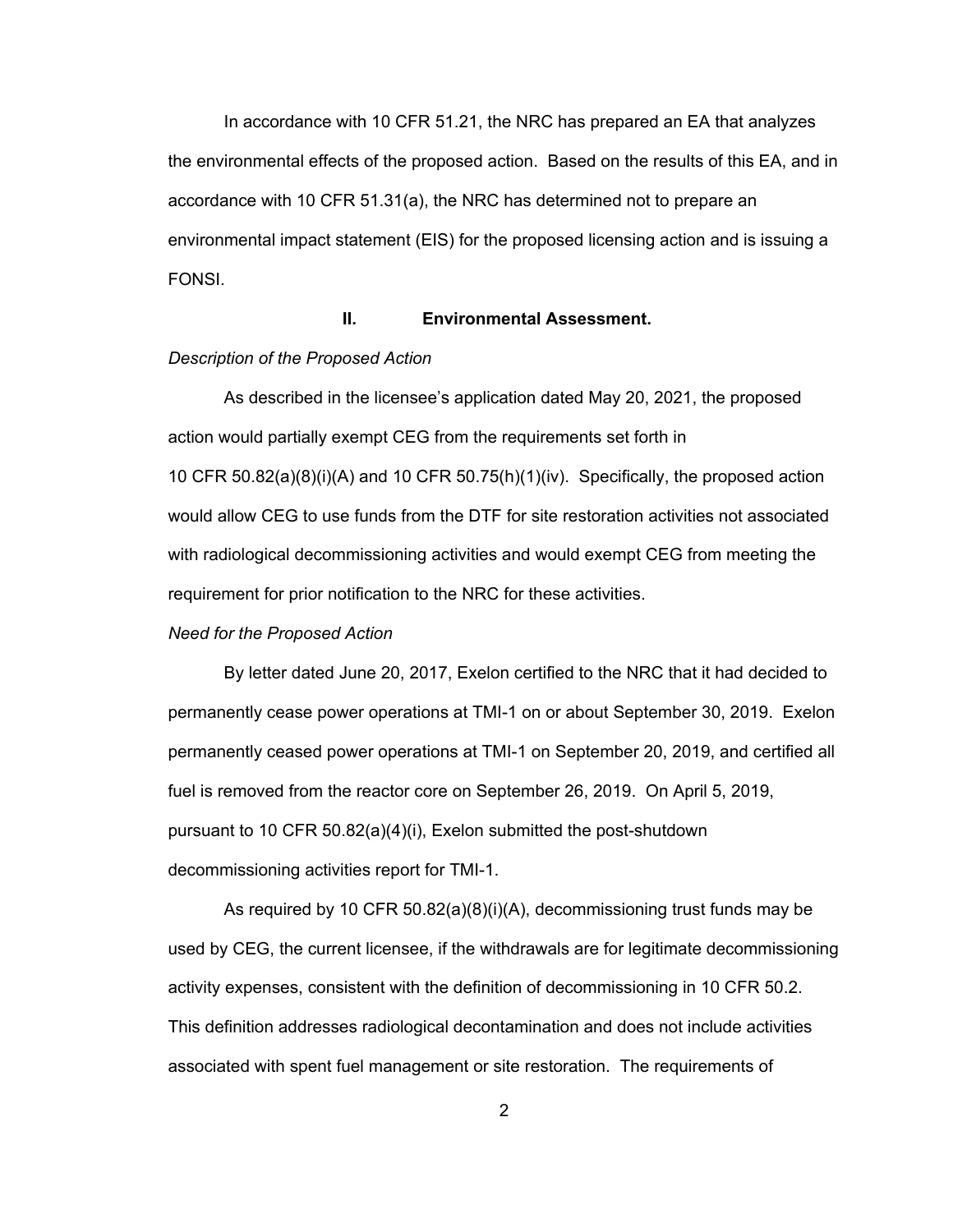10 CFR 50.75(h)(1)(iv) also restrict the use of DTF disbursements (other than for ordinary administrative costs and other incidental expenses of the fund in connection with the operation of the fund) to decommissioning expenses until final radiological decommissioning is completed. Therefore, an exemption from 10 CFR 50.82(a)(8)(i)(A) and 10 CFR 50.75(h)(1)(iv) is needed to allow CEG to use funds from the TMI-1 DTF for site restoration activities at TMI-1.

The requirements of 10 CFR 50.75(h)(1)(iv) further provide that, except for withdrawals being made under 10 CFR 50.82(a)(8) or for payments of ordinary administrative costs and other incidental expenses of the fund in connection with the operation of the fund, no disbursement may be made from the DTF without written notice to the NRC at least 30 working days in advance. Therefore, an exemption from 10 CFR 50.75(h)(1)(iv) is also needed to allow CEG to use funds from the TMI-1 DTF for site restoration activities at TMI-1 without prior NRC notification.

### *Environmental Impacts of the Proposed Action*

The proposed actions involve regulatory requirements that are of a financial or administrative nature and that do not have an impact on the environment. The NRC has completed its evaluation of the proposed action and concludes that there is reasonable assurance that adequate funds are available in the DTF to complete all activities associated with radiological decommissioning. There would be no decrease in safety associated with the use of the DTF to fund activities associated with site restoration. The NRC regulations in 10 CFR 50.82(a)(8)(v) require licensees to submit a financial assurance status report annually between the time of submitting their site-specific decommissioning cost estimate until they submit their final radiation survey and demonstrate that residual radioactivity has been reduced to a level that permits termination of the operating license. Section 50.82(a)(8)(vi) requires that if the sum of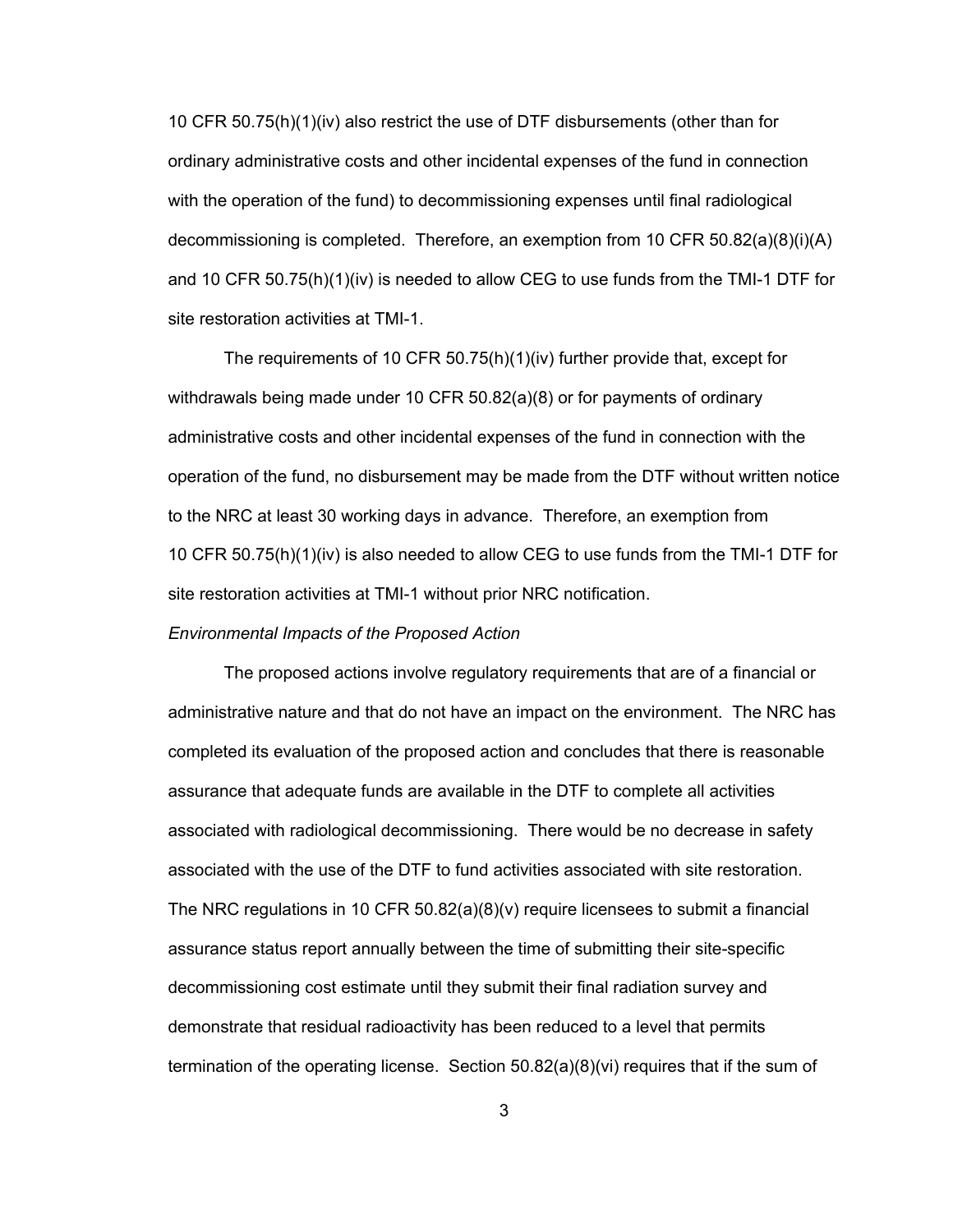the balance of any remaining decommissioning funds, plus expected rate of return, plus any other financial surety mechanism relied upon by the licensee, does not cover the estimated costs to complete the decommissioning, the financial assurance status report must include additional financial assurance to cover the cost of completion. These annual reports provide a means for the NRC to monitor the adequacy of available funding.

The proposed exemption would allow CEG to use excess funds from the DTF to support site restoration activities not associated with radiological decontamination. The NRC staff has determined that there is reasonable assurance of adequate funding for radiological decommissioning. Specifically, CEG has provided detailed site-specific cost-estimates for radiological decommissioning that the NRC staff finds sufficiently demonstrate that the funds in the DTF dedicated to radiological decommissioning are adequate to complete decommissioning and terminate the TMI‑1 license, with excess funding available to pay for site restoration activities within the scope of the exemption request. Thus, there is reasonable assurance that there will be no environmental effect due to lack of adequate funding for decommissioning.

The proposed actions will not significantly increase the probability or consequences of radiological accidents or change the types of effluents released offsite. In addition, there would be no significant increase in the amount of any radiological effluent released offsite, and no significant increase in occupational or public radiation exposure. There would be no materials or chemicals introduced into the plant affecting the characteristics or types of effluents released offsite. In addition, waste processing systems would not be affected by the proposed exemption. Therefore, there would be no significant radiological environmental impacts associated with the proposed actions.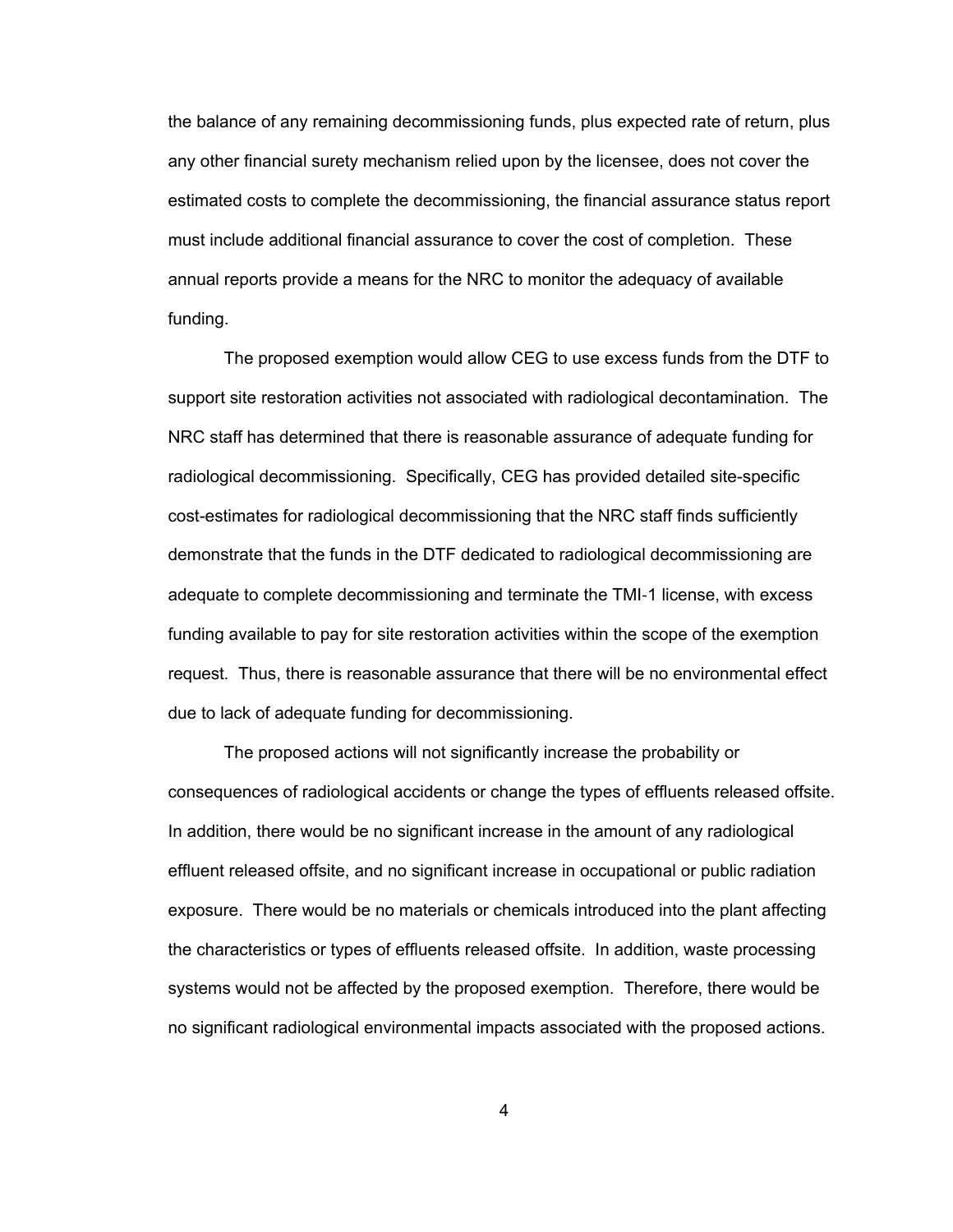Regarding potential nonradiological impacts, the proposed actions would have no direct impacts on land use or water resources, including terrestrial and aquatic biota, as it involves no new construction or modification of plant operational systems. There would be no changes to the quality or quantity of nonradiological effluents, and no changes to the plant's National Pollutant Discharge Elimination System permits would be needed. In addition, there would be no noticeable effect on socioeconomic and environmental justice conditions in the region, no air quality impacts, and no potential to affect historic properties. Therefore, there would be no significant nonradiological environment impacts associated with the proposed actions.

Accordingly, the NRC concludes that there would be no significant environmental impacts associated with the proposed actions.

### *Environmental Impacts of the Alternatives to the Proposed Action*

As an alternative to the proposed action, the NRC staff considered the denial of the proposed actions (i.e., the "no-action" alternative). Denial of the exemption requests would result in no change in current environmental impacts. The environmental impacts of the proposed action and the alternative action would be similar.

#### *Alternative Use of Resources*

There are no unresolved conflicts concerning alternative uses of available resources under the proposed action.

#### *Agencies and Persons Consulted*

In accordance with its stated policy, on May 3, 2022, the staff consulted with Commonwealth of Pennsylvania, regarding the environmental impact of the proposed action. The state official had no comments on the proposed EA and FONSI.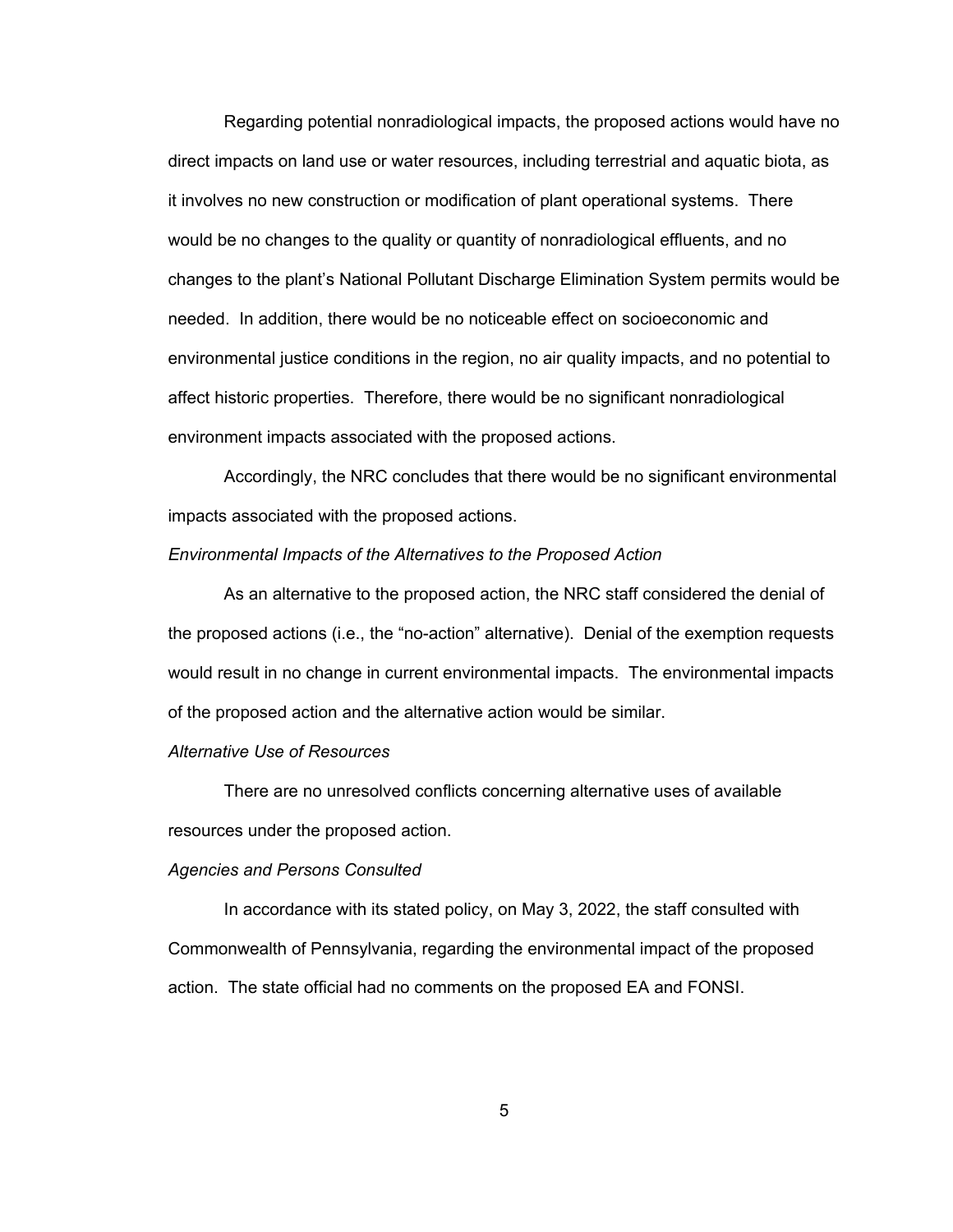# **III. Finding of No Significant Impact**

The licensee has requested exemptions from 10 CFR 50.82(a)(8)(i)(A) and 10 CFR 50.75(h)(1)(iv), which would allow CEG to use funds from the DTF for site restoration activities, without prior written notification to the NRC. The NRC is considering issuing the requested exemption. The proposed action would not significantly affect plant safety, would not have a significant adverse effect on the probability of an accident occurring, and would not have any significant radiological or nonradiological impacts. The reason the human environment would not be significantly affected is that the proposed action involves an exemption from requirements that are of a financial or administrative nature and that do not have an impact on the human environment.

Consistent with 10 CFR 51.21, the NRC conducted the EA for the proposed action, and this FONSI incorporates by reference the EA included in Section II of this notice. Therefore, the NRC concludes that the proposed action will not have a significant effect on the quality of the human environment. Accordingly, the NRC has determined there is no need to prepare an EIS for the proposed action.

As required by 10 CFR 51.32(a)(5), the related environmental document is the "Generic Environmental Impact Statement for License Renewal of Nuclear Plants: Regarding Three Mile Island Nuclear Station, Unit 1, Final Report," (NUREG-1437, Supplement 37), which provides the latest environmental review of current operations and description of environmental conditions at TMI-1.

## **IV. Availability of Documents**

The documents identified in the following table are available to interested persons through ADAMS.